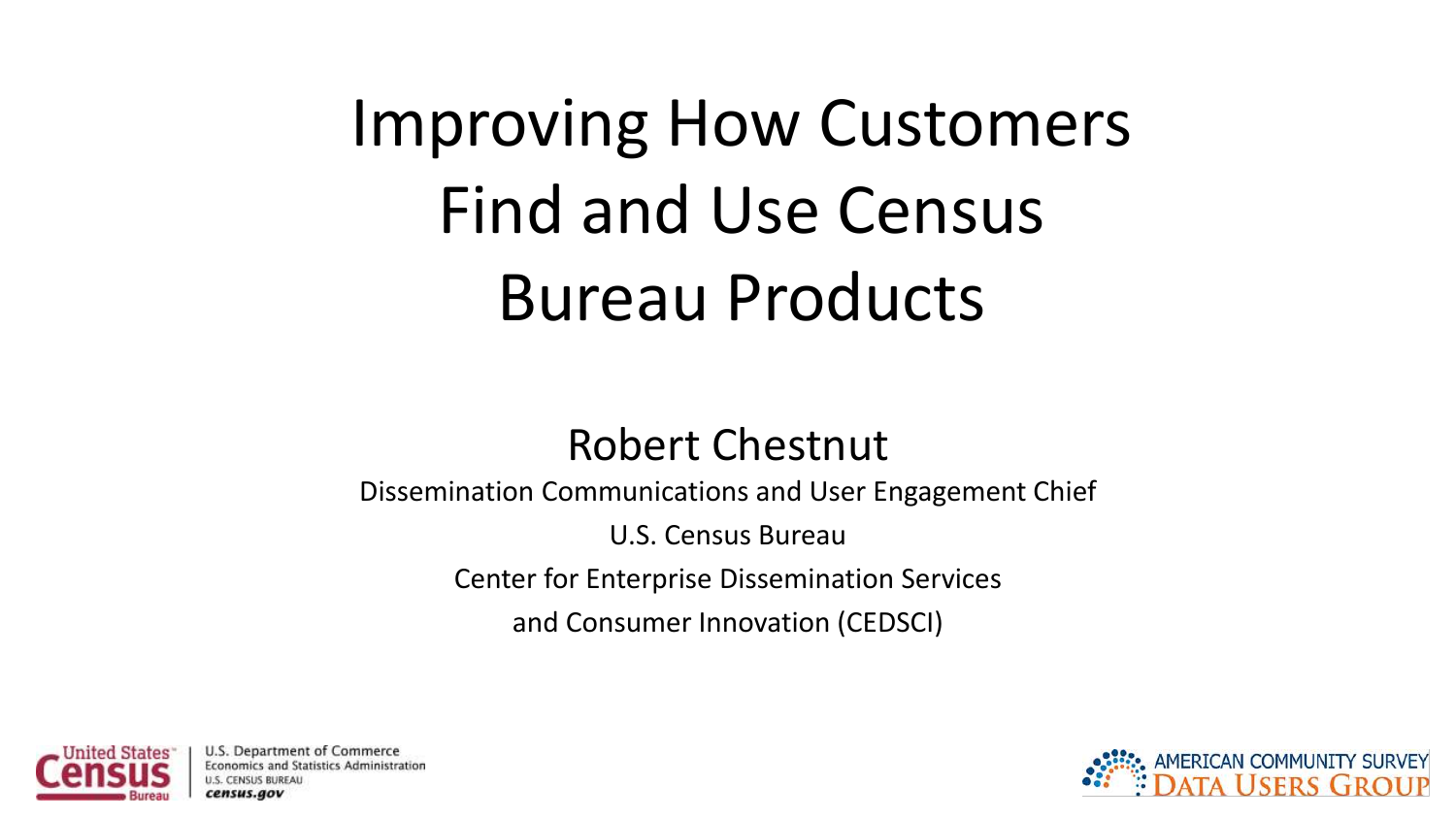

# Call to Action

- The U.S. Census Bureau serves as the leading source of quality data about the nation's people, business, and economy.
- However, we recognize the need to evolve how we disseminate data and information to our customers.
- **We established CEDSCI to transform and improve the customer experience for finding, using, and sharing all Census Bureau data products.**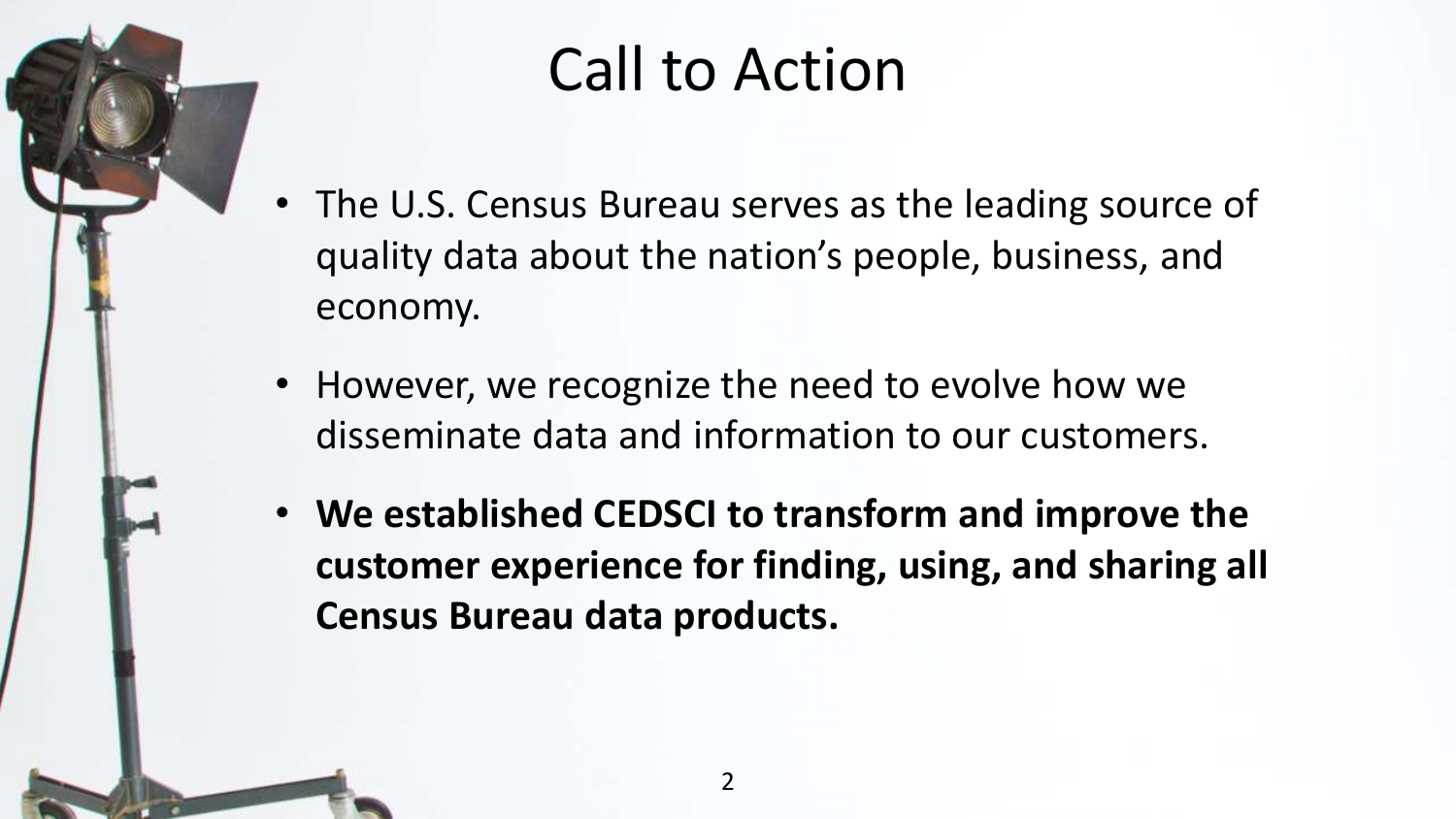### Data Dissemination Journey



nited States

AMERICAN COMMUNITY SURVEY

**TA USERS GROUP**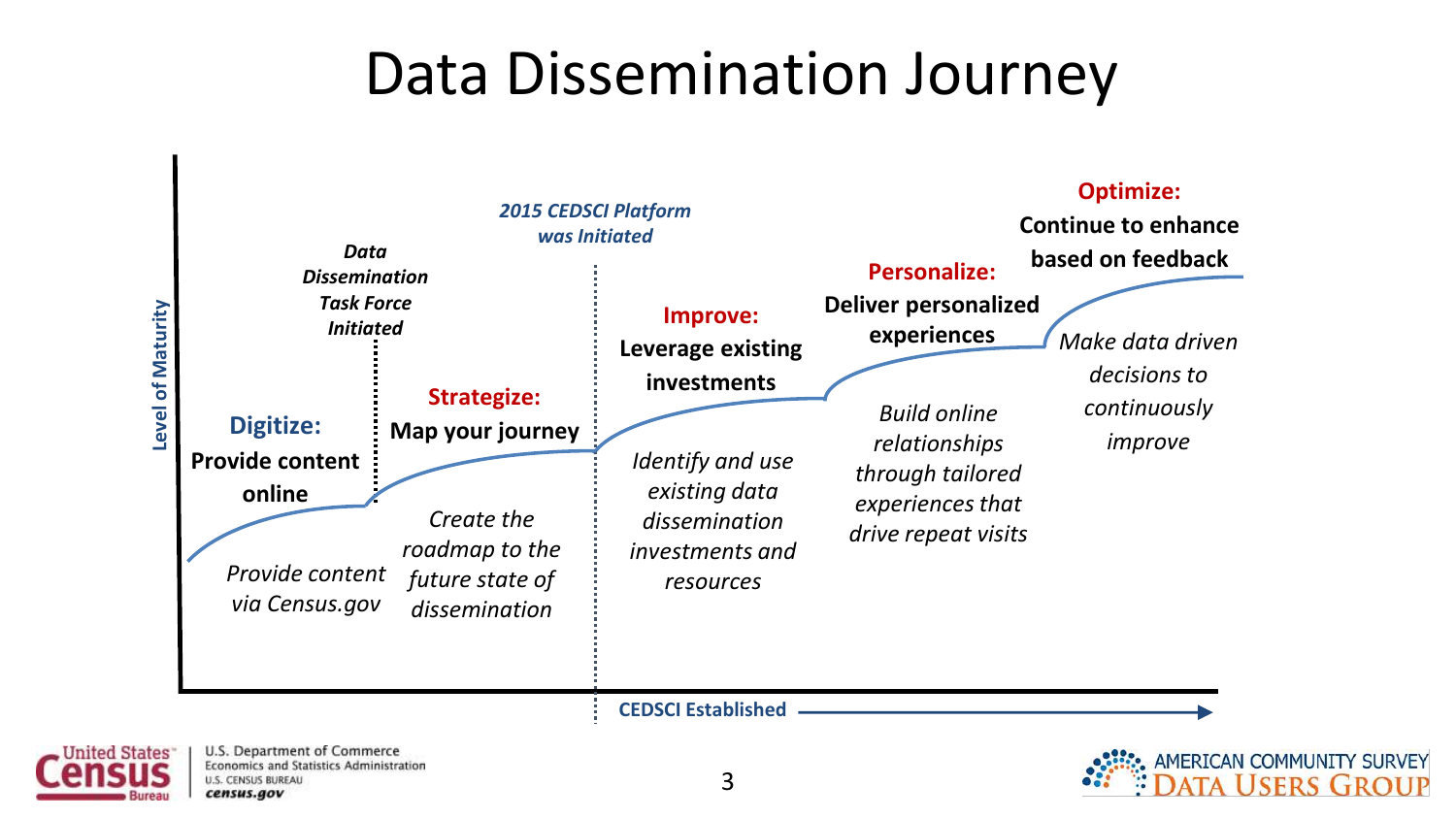# Established the CEDSCI Program

### **The Center for Enterprise Dissemination Services and Consumer Innovation program is working to:**

- Simplify and improve how customers find and use Census Bureau data and information
- Develop a single, integrated data dissemination platform on Census.gov, where users can find all data, maps, web content
- Enable more efficient and standard dissemination operations and sharing within the Census Bureau
- Currently, you can test the Beta version of this platform at [https://data.census.gov](https://data.census.gov/)







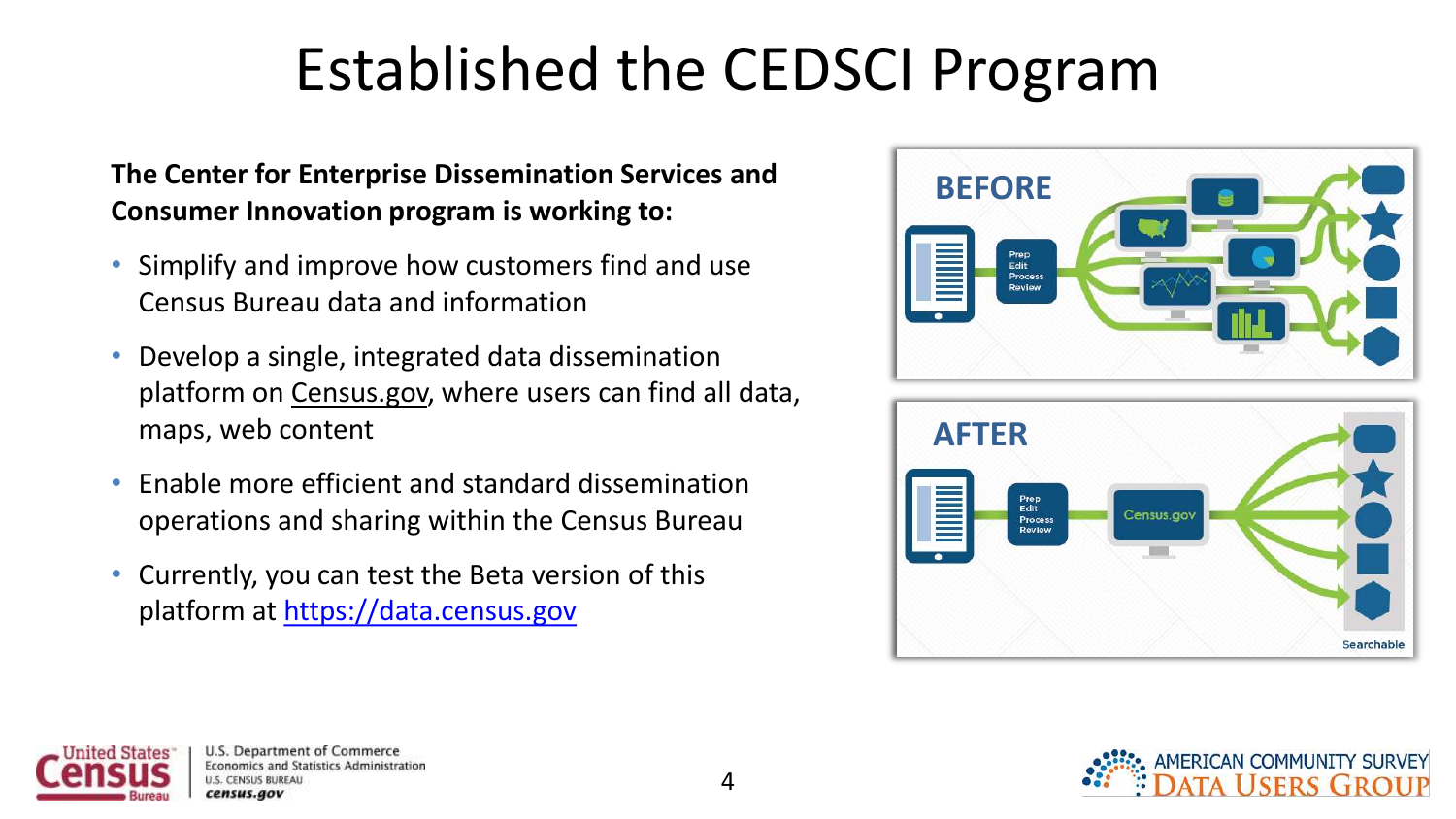# CEDSCI Goals & Benefits

**CEDSCI is an innovative effort to transform and expand the dissemination of Census Bureau content to seize the digital opportunity and better serve our internal and external customers.**

### **Improve Customer**

The CEDCSI program allows for increased customer satisfaction through standardizing and normalizing Census Bureau content.



#### **Personalized Experience**

The U.S. Census Bureau has an opportunity to drive a personalized customer experience, providing customers with access to improved web features, selfservice data capabilities, and multi-channel integration.



**Satisfaction Public opinion and perceived value** of the Census Bureau is directly tied to customer experience. An enhanced experience would benefit public perception.



#### **Grow our Audience**

Building an enhanced digital platform will better serve the American people to help grow the Census audience.

### **Efficient Operations**

A shared service operating model for enterprise-wide dissemination provides operational efficiencies.





### **Reduce IT Costs Strategic Planning**

Consolidating data dissemination systems, processes, and tools reduces costs while using existing tools better and by making the workplace more efficient and effective.





#### A unified, analytics- driven, actionable and highly understandable model that provides a single consumer-centric

planning framework. Supports more effective strategic decisionmaking to gather customer insights, develop analytics, and drive behavior.

U.S. Department of Commerce Economics and Statistics Administration **U.S. CENSUS BUREAU** census.gov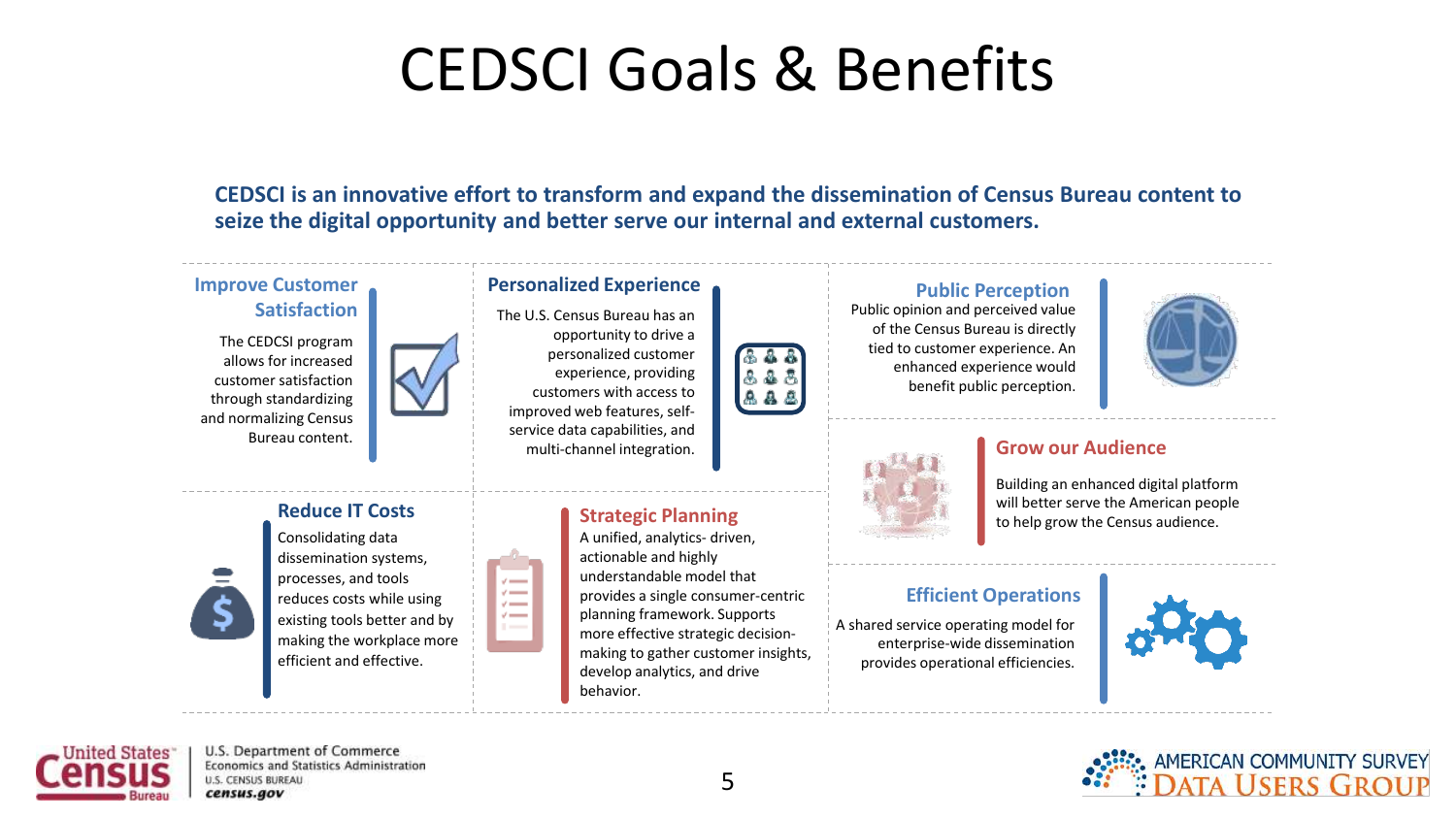### Transition from Many Dissemination Systems

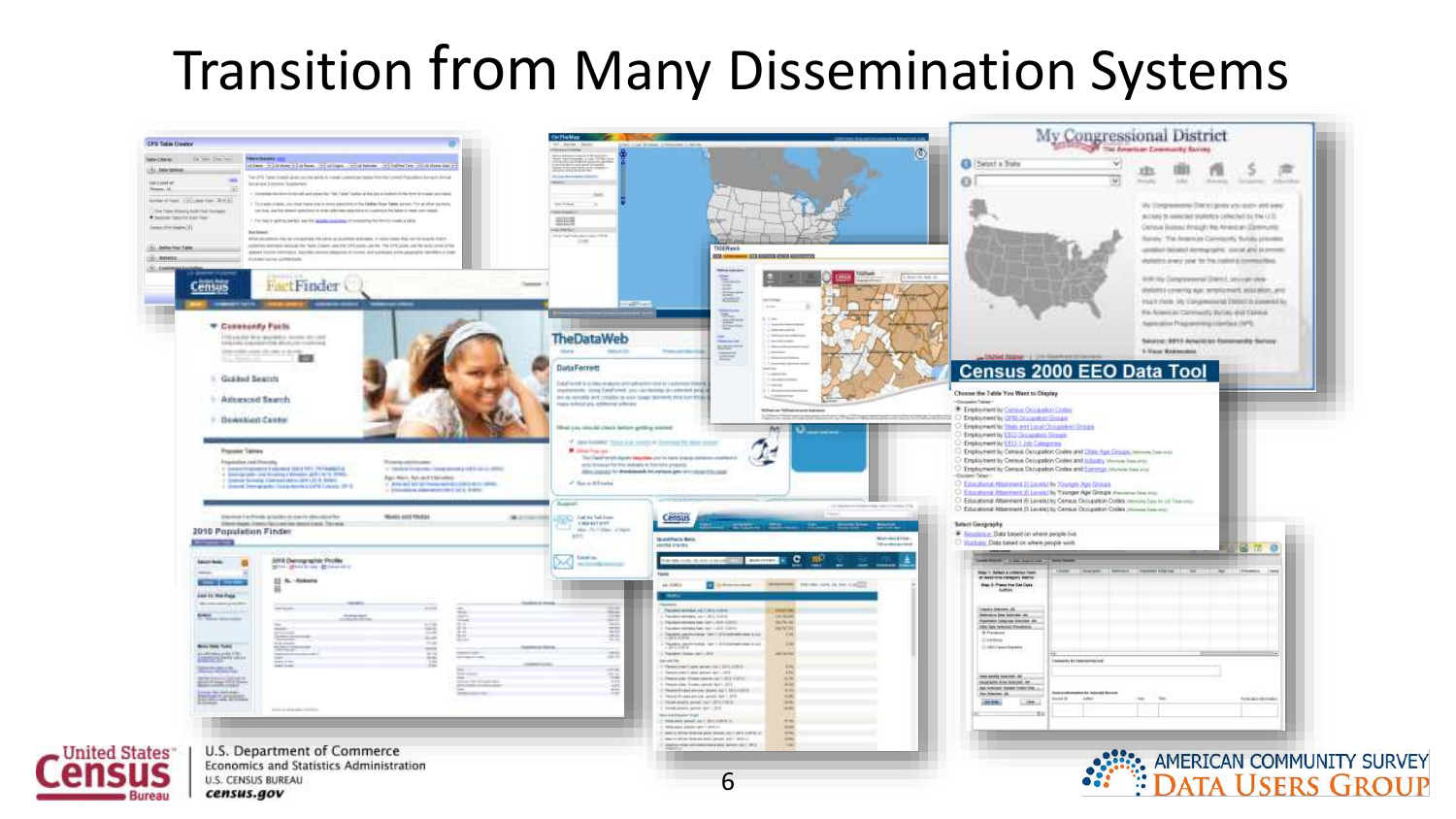# To One Dissemination Platform

(supported by the best features and functions of existing tools)





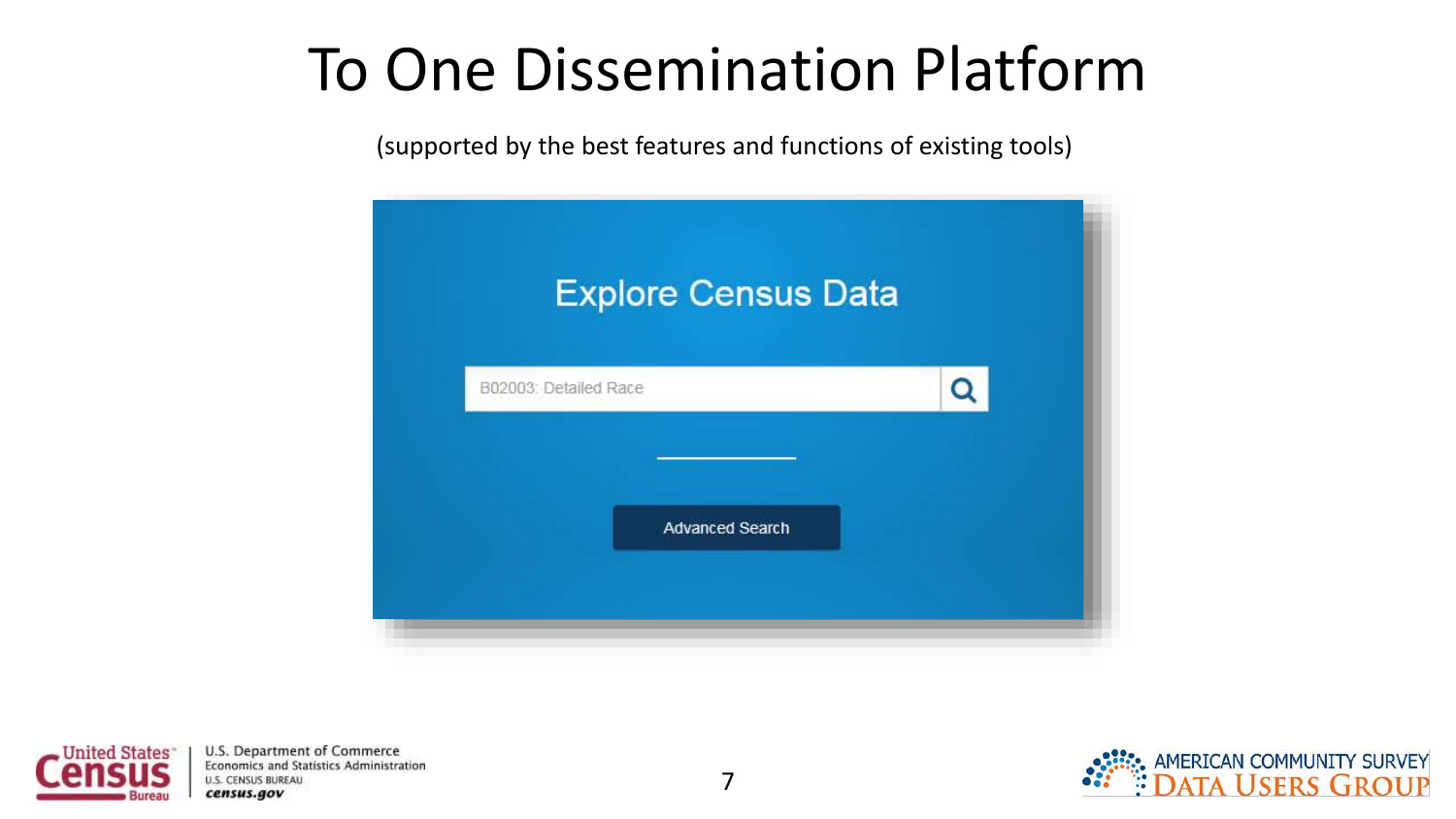# Data.census.gov Progress Timeline

- Several Alpha releases in 2015, and Beta releases in 2016 & 2017
	- Employing iterative Agile approach to develop and test new features for each release
- Data.census.gov does not contain all Census.gov data yet, but new data will be added  $\int$  In future releases  $\int$  In Sept 2017,



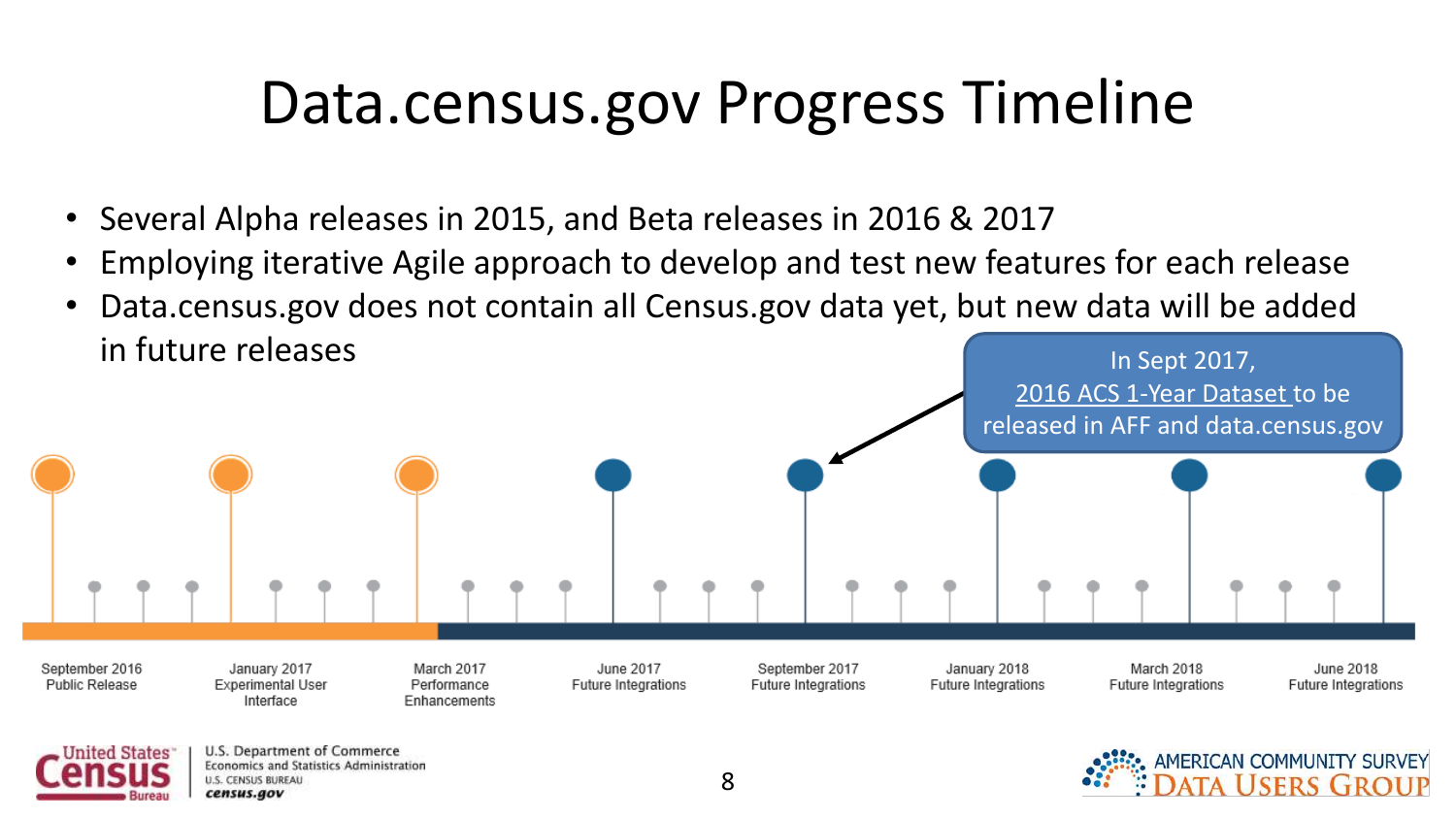# Engaging Stakeholders for Feedback

- Continue our outreach to internal and external stakeholders to understand requirements, successes, and suggestions
- Have incorporated many suggestions such as:
	- Select all geographies
	- Search by Table ID
	- Mapping enhancements
	- Filtering enhancements
	- General look & feel
- Future enhancements to include:
	- Custom data aggregations / manipulations within tables
	- Easy access to single data cells (e.g., average commute time)
- Send your feedback to [cedsci.feedback@census.gov](mailto:cedsci.feedback@census.gov)!

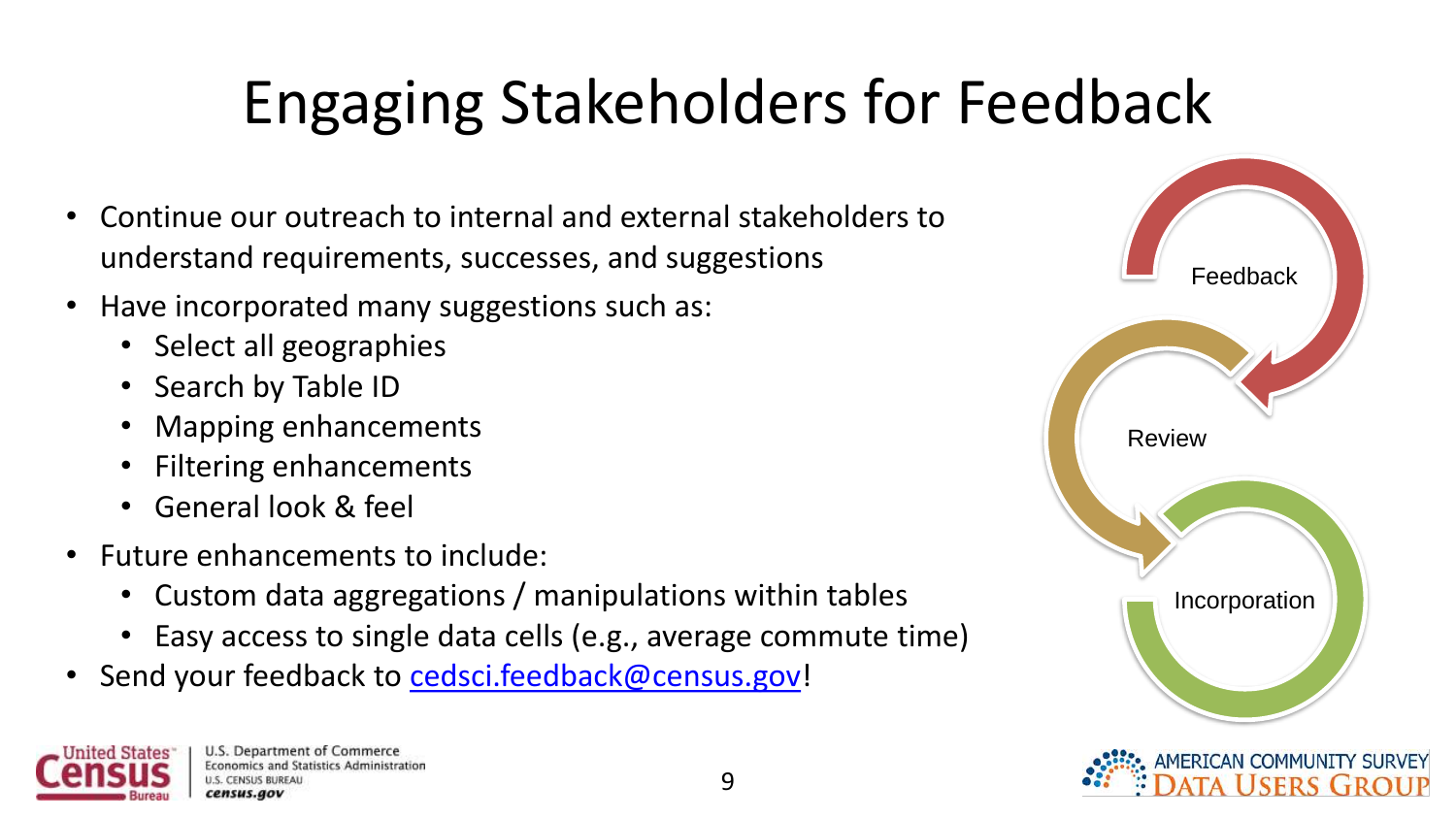# Latest Beta Release

### **Key** [data.census.gov](http://data.census.gov/) **features include:**

- **Unified Search**
	- Automatic scrolling search suggestions
	- Search across multiple filters in a single search (e.g., 'Population Maryland & Virginia')
	- Search by Table ID
	- Integrated Search Results
- **Usability Enhancements**
	- Selection Map Usability
	- Enhanced Table View
	- Filter Usability

**States** 

• Thematic Map Enhancements



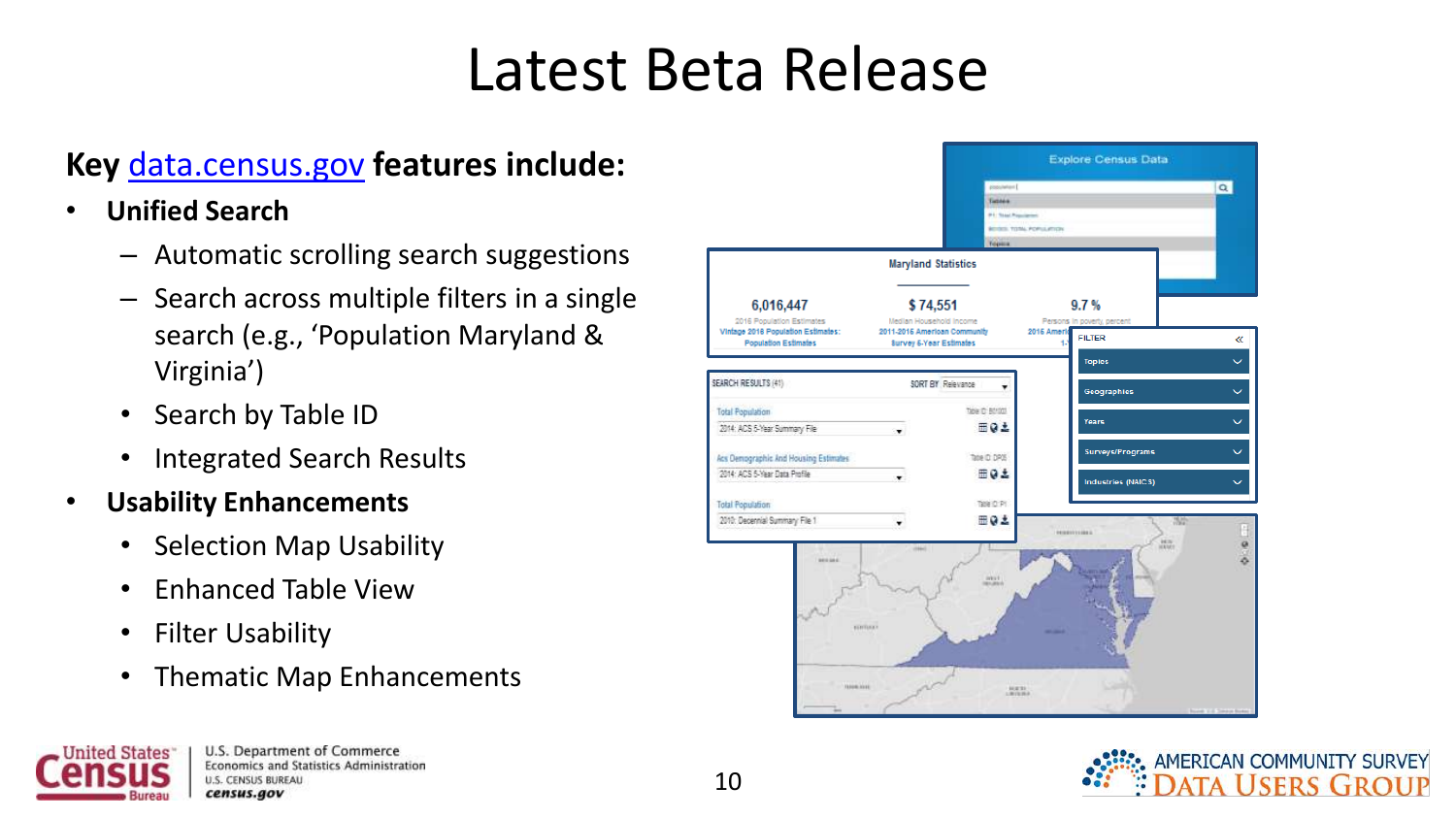## Video: The Future of Census.gov



Follow this link to hear more about our plans for the future of Census.gov <https://youtu.be/tR2TgVA83Wo>